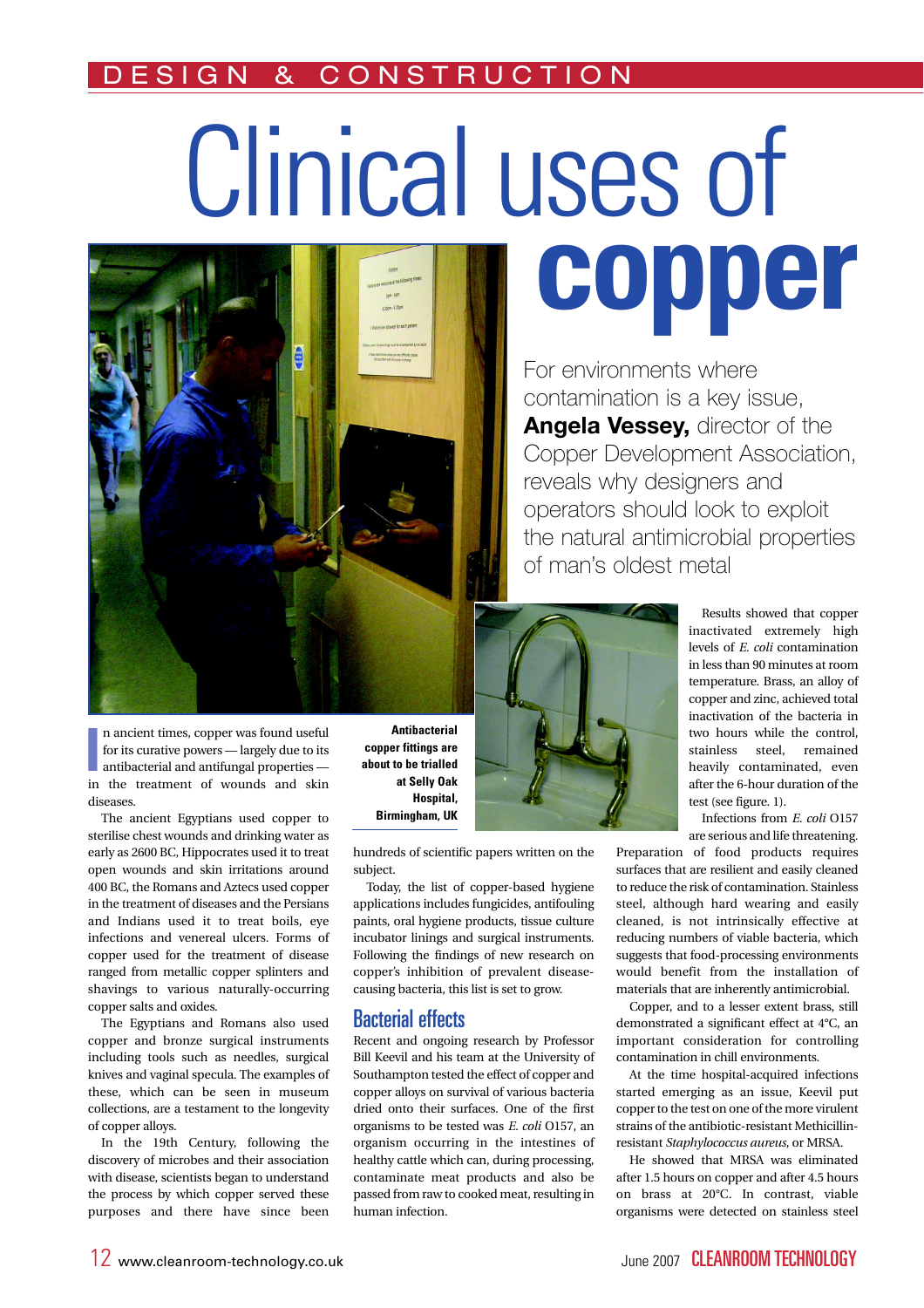# E S I G N & CONSTRUCTIO



after six hours. At 4°C, complete kill was achieved on copper within six hours. On stainless steel the pathogens can survive unabated (see figure 2).

Further tests, using lower, more typical levels of contamination, show complete elimination of MRSA and E. coli in around 20 minutes at room temperature.

Keevil concluded that his results supported the case for using copper as a hygienic material in healthcare applications and this is being put to the test in a copper clinical trial about to start at Selly Oak Hospital, Birmingham, UK. In the test ward, touch surfaces identified by the infection control team as potential reservoirs of infection will be replaced with copper alloy products.

These include door handles, push plates, light switches, toilet flush handles, grab rails, dispensers of all types (soap, alcohol gel, paper towels and aprons), bed heads, bedside cabinets, over-bed tables and doctors' pens.

The trial will monitor contamination levels on the copper surfaces fitted in the test ward and compare them with levels in the control ward. Patient colonisation and infection rates will also be monitored. The trial is planned to last 18 months.

Keevil's work is ongoing and the list of organisms tested and shown to be eliminated by copper reads like a hit list of the 21st century's 'most wanted' pathogens:

 $\blacksquare$  Methicillin-resistant Staphylococcus aureus and Clostridium difficile (hospitalborne pathogens)

 $\blacksquare$  E. coli 0157 and Listeria (food-borne pathogens)

 $\blacksquare$  Influenza A and Aspergillus niger (airborne pathogens).

Testing a range of alloys with different copper contents, Keevil has shown that faster kill times are associated with increased copper content. Hence MRSA, for example, is destroyed faster on 99% pure copper than on an alloy containing 80% copper, and faster on an 80% copper-containing alloy than on a 60% copper-containing alloy. Generally speaking, the best results are seen at copper contents greater than 65%.

#### **Copper alloys**

Copper alloys are widely used in many applications, ranging from electrical wiring and connectors to musical instruments, from hi-tech applications including borescopes and industrial cameras to household plumbing tubes and fittings, keys, locks, door knobs, coins and handrails. The list of applications is

almost endless.

The wide use of copper alloys is attributable to a long history of successful use, ready availability from a multitude of sources, the attainability of a wide range of physical and mechanical properties and amenability to subsequent processing such as casting, hot and cold forming, machining brazing and soldering. The properties of

and joining by a variety MRSA is killed off after 1.5 hours on of processes including copper surfaces compared with 4.5 hours on brass

copper alloys, which occur in unique combinations found in no other alloy system, include high thermal and electrical conductivity, a wide range of attainable strengths, excellent ductility and toughness, as well as superior corrosion resistance in many different environments.

The major families of alloys are the

Above left: Fig 1. E. coli survival times on copper, brass and stainless steel Above right: Fig 2: MRSA survival times on copper, brass and stainless steel

brasses (copper and zinc), the bronzes (copper and tin), the copper-nickels (copper and nickel) and the nickel-silvers (copper, zinc and nickel).

Earlier this year, a solid body of research was completed by a GLP laboratory in the US to support the registration of copper as the first material to claim that it'protects human health'. Five alloys were tested against five organisms, including MRSA and  $E$ . coli, using three test protocols, including a reinfection and wear test.

> Testing in the US and Southampton was carried out under conditions representative of the hospital environment with regard to room temperature and ambient humidity. The EPA is currently reviewing the results of the 6,000 tests and a decision is expected in the autumn.

## Deceptive looks

There is no doubt that the shiny silver appearance of stainless steel is associated with a clinically clean environment. However,

Keevil's work has shown that looks can be deceiving and a surface that appears clean to the naked eye can harbour dangerous pathogens and provide a source of contamination.

Copper alloys change appearance over time and may develop an 'aged' look but, as the research has shown, they eliminate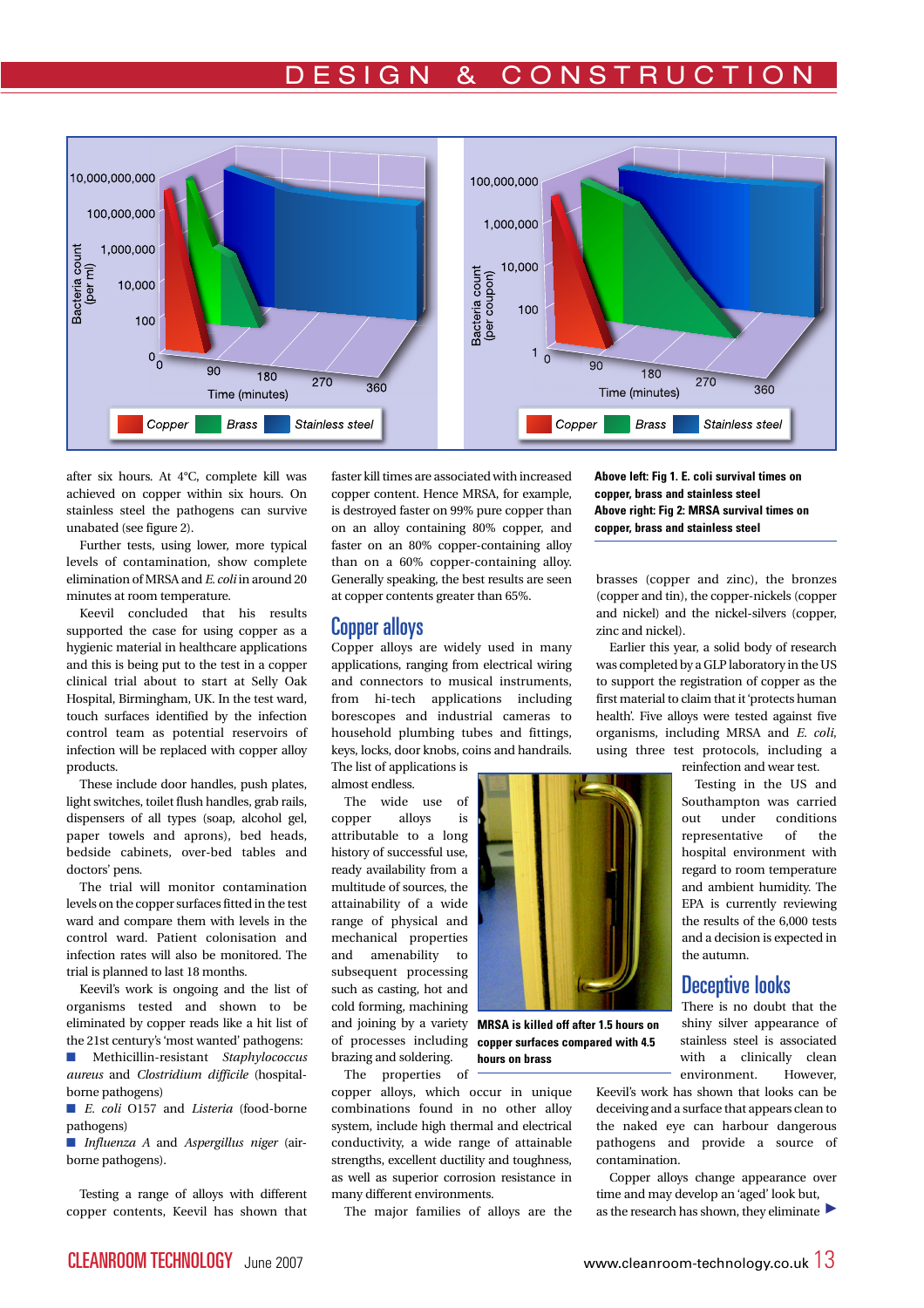# GN & CONSTRUCTION

germs from their surface and so remain hygienic.

Various hypotheses have been put forward to explain copper's effect on microbes and research is ongoing. Microbes actually need copper to survive but, when exposed to a copper surface, their regulatory 'copper pumps' are simply overwhelmed and they cannot survive.

The cost implementing any contamination control measure needs to be weighed against the cost of outbreaks of infection. Hospital-acquired infections are believed to cost the NHS around £1bn a year and the cost in terms of human lives and suffering is incalculable.

### Cost-effective manufacture

Copper alloy products are cost-effective to manufacture due to their ease of fabrication, machining and casting. During manufacture, process scrap generated is recycled and this can offset material costs.

Copper alloy products are extremely durable, do not need to be plated or coated and can be recycled at end of life, without any loss of properties. This makes cost of ownership over the service life favourable and contributes to sustainable development.

As durable, homogenous hygienic materials, copper alloys fight infectious organisms 24/7, working away in the background and reinforcing other hygiene measures such as hand washing and cleaning.

So, man's oldest metal can still surprise us and, as a hygienic material, should be considered for those applications where its unique intrinsic antimicrobial properties will benefit human health.

## **Copper network**

The Association's role in this exciting field is taking scientific findings and helping to develop new applications. The Antimicrobial Copper Interest Group has been formed for healthcare professionals, academics, facilities managers, architects,

designers, product manufacturers and material suppliers who wish to keep up with the latest research and developments in this field.

Its aims are information dissemination and networking to bring the antimicrobial benefits of copper and its alloys to society. If y ou are interested in joining the group contact alison.brett@copperdev.co.uk.

#### **CONTACT**

Copper Development Association 5 Grovelands Business Centre **Boundary Way** Hemel Hempstead HP2 7TE  $T + 44 144 2 275705$ F +44 1442 275716 E bryony.samuel@copperdev.co.uk

#### **Bibliography**

The survival of E.coli O157 on a range of metal surfaces. Wilks, S A, Michels, H and Keevil, C W, The Int. Journal of Food Microbiology 105:445-454 (2005).

Potential use of copper surfaces to reduce survival of epidemic methicillin-resistant Stapbylococcus aureus in the healthcare<br>environment. Noyce, J O, Michels, H, and Keevil, C W, J Hosp Infect 63:289-97 (2006).

Use of copper cast alloys to control Escherichia coli O157 cross-contamination during food processing. Noyce, J O, Michels, H, and Keevil, C W, Applied and Environmental Microbiology 72:4239-44 (2006). Molecular mechanism of Methicillin Resistant Staphylococcus aureus inactivation on copper surfaces. Noyce, J O, Michels,

H, and Keevil, C W, Antimicrobial Agents and Chemotherapy, (in review, 2006). Inactivation of Influenza A virus on copper versus stainless steel surfaces. Noyce, J O, Michels, H, and Keevil, C W, Applied

and Environmental Microbiology (in press, 2007). Survival of Listeria monocytogenes Scott A on metal surfaces: implications for cross-contamination. Wilks, S A, Michels, H

and Keevil, C W.